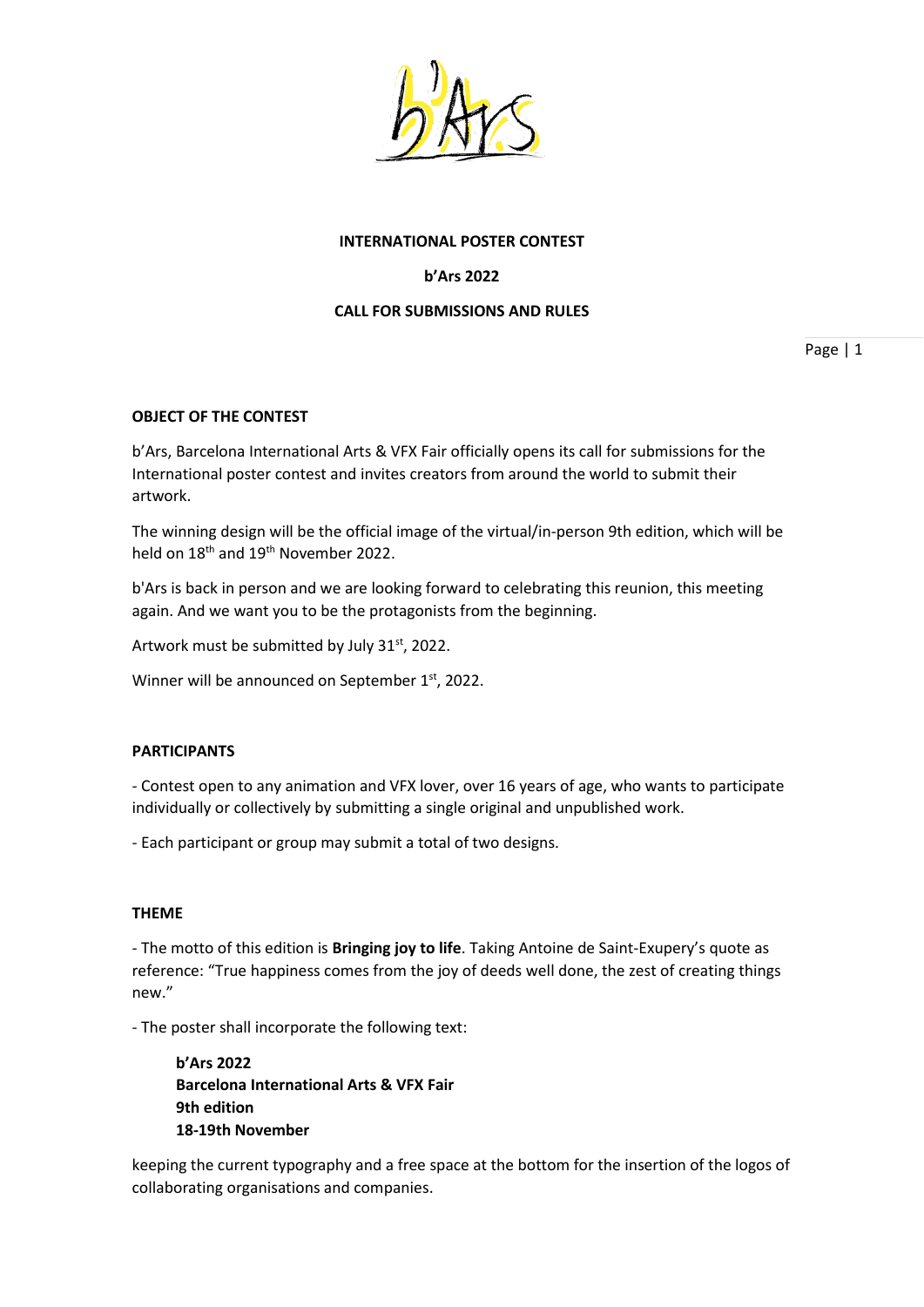

- We recommend that you take a look at the posters of previous editions.

<https://barsvfx.com/en/past-editions/>

- Please note that the chosen design will be applied to different advertising formats and should therefore be adaptable horizontally and vertically.

Page | 2

# **SUBMISSION OF PROPOSALS**

- The submission of proposals shall be made by means of this web form: <https://forms.gle/tWw8EEdq1psehJbZ8>

- In the case of groups, a single representative of the group will be responsible for registering the work. The prize will be awarded in his/her name.

- The entry form will only be used to identify the entries. The jury will not have access to the personal data contained in the form.

- The deadline for submission of proposals is 23:59 on **31 July 2022**.

- Files shall be submitted in digital format PDF, TIFF or JPEG, with a resolution of 150 ppp.

- They shall be presented in 60x90 cm. size and in horizontal position.

- The poster will have to be identified with a "title" and be accompanied by a brief explanation of the design.

## **ARTWORKS**

- The designs must be original and unpublished, and must not have been presented or awarded prizes in any other competition.

- Any type of technique is allowed. Drawings, photography, 3D creations or any other creation will be accepted as long as they are original.

- The works cannot be signed by the author. They will be signed once the jury has announced the name of the winner.

- No allusion may be made to any commercial brand and in no way may the content of the work be offensive in the broadest sense. The organizers reserve the right not to accept entries which, in their opinion, do not comply with the technical, artistic and/or legal conditions required by the competition, or which offend people's sensibilities, incite violent or discriminatory behavior or are contrary to social customs

- Competitors are fully responsible for the absence of any third party rights in the works submitted, as well as for any claims that may be filed for image rights or similar.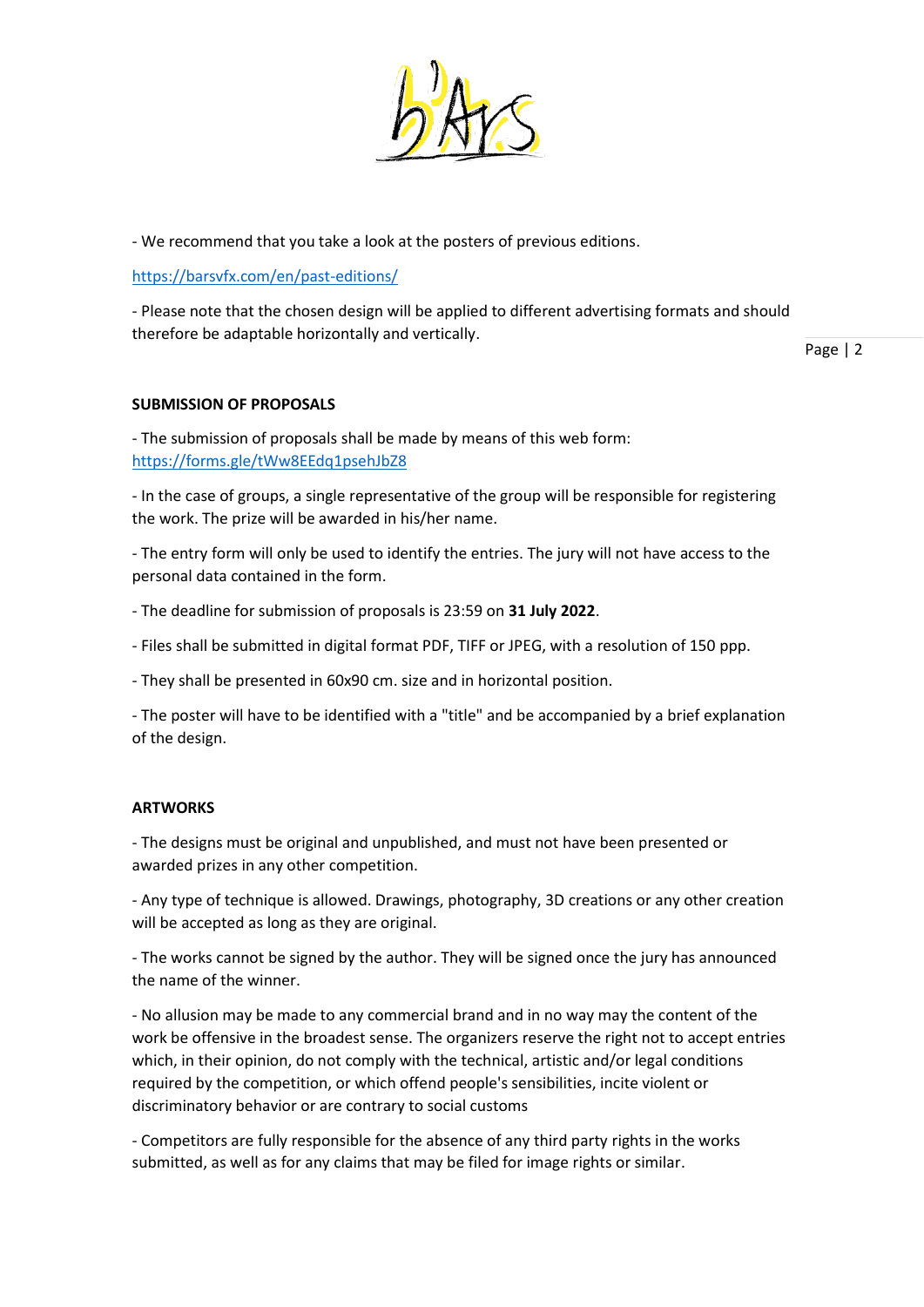

## **SELECTION**

- A jury will be set up, composed of a minimum of four and a maximum of ten people, independent of the participants in the competition, appointed by the b'Ars coordination team. The composition of the jury shall be published on the b'Ars website.

- The jury will make its decisions in complete autonomy and independence on the basis of the poster proposals submitted to it anonymously and in accordance with the criteria of aesthetic quality, originality of the proposals, aesthetic, functional and cultural values.

Page | 3

- In August 2022 the Jury will choose the winner from among all the works submitted.

- The winning image will be published on the b'Ars website and social networks on **1 September 2022** and the person concerned will be notified by email.

- The jury's decision will be final. The contestants, by the mere fact of participating in this competition, expressly waive the right to exercise any type of claim against the jury's decisions.

- The jury may declare the prize void and resolve all aspects not foreseen in these rules.

#### **AWARD**

- A single prize of 500 euros will be awarded to the winner. The amount of the prize money is subject to taxes or deductions in force according to the law.

- In addition, the poster artist will receive a double ticket to attend the activities programmed at b'Ars 2022.

- The effective delivery of the prizes will be conditional on the winner complying with all the rules and the veracity of the data provided in the registration. The prize is non-transferable.

- Waiver of the prize shall not give rise to any right to compensation or indemnification.

#### **DELIVERY OF THE FINAL ARTWORK**

- The author of the winning poster must submit the image and its corresponding adaptations in digital format in vector format and with optimum quality and resolution for subsequent applications and reproductions. All fonts used must also be attached.

- The author of the winning poster also undertakes to make the necessary adaptations for the b'Ars social networks and for other applications in which the images are used.

- The final dimensions of the winning poster will be 60x90 cms, in horizontal format at 300 ppp.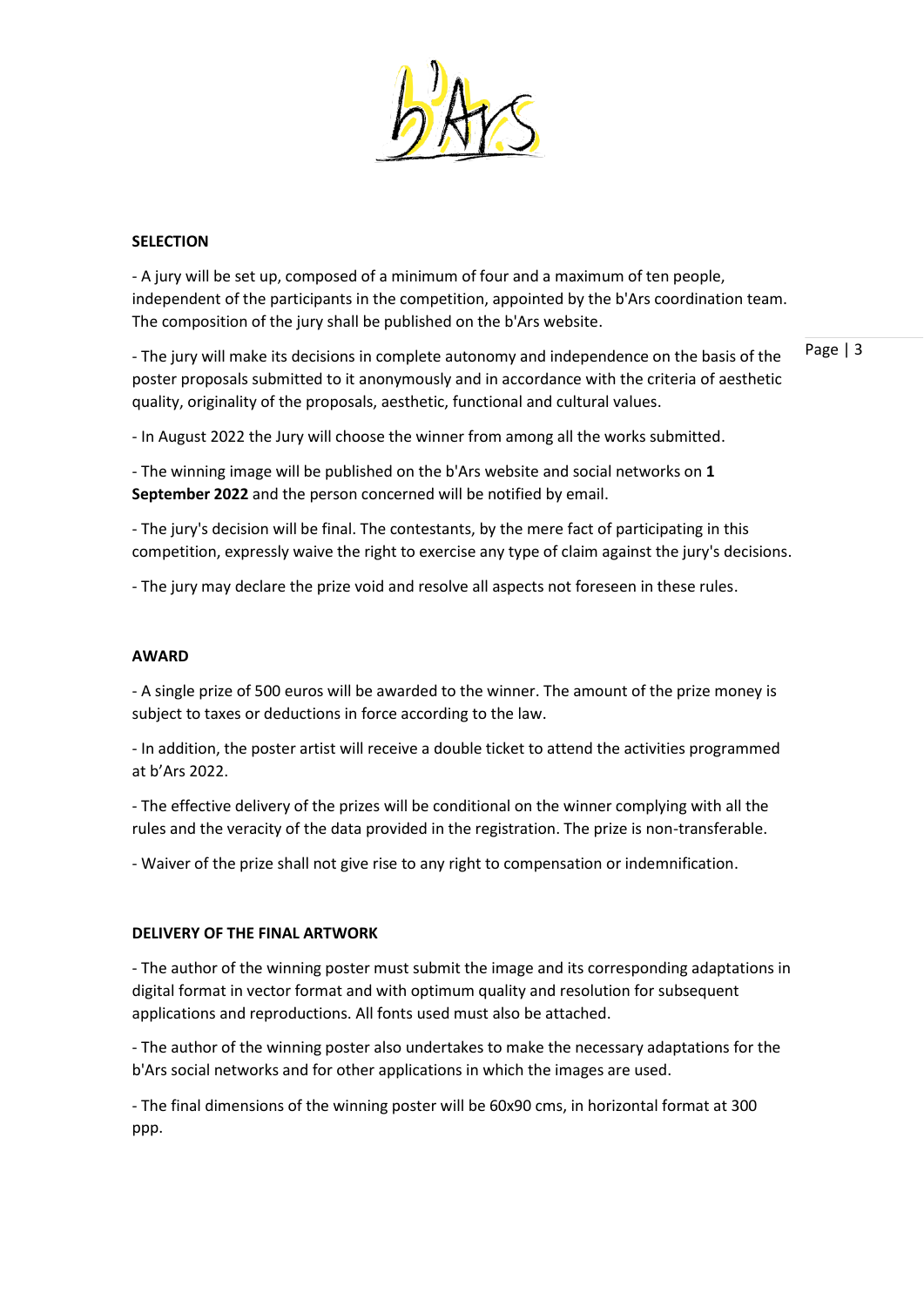

### **DATA PROTECTION**

- In accordance with Organic Law 15/1999 of 13 December 1999 on the Protection of Personal Data, the personal data of those registered for this competition will be included in an automated file owned by Funghitos, SL and Sara Rebuli UTE, with registered offices in Barcelona, for the purpose of managing participation in this competition. Said data may be used for the acceptance, management and delivery of the prizes

- The interested party may at any time exercise their rights of access, rectification, cancellation and opposition by writing to info@barsvfx.com and attaching to their request a copy of their ID card or other suitable identity document, such as NIE or passport, indicating "DATA PROTECTION" in the subject line.

- In those cases where participants have given their consent on the website, their personal data will also be used to send them commercial communications, including by electronic means, about products and services related to b'Ars, International Arts&VFX Fair.

### **INTELLECTUAL PROPERTY**

- The prize-winner undertakes not to plagiarize any artistic or advertising creation, nor to infringe the trademark rights or any other intellectual property rights of third parties. In any case, the Promoter shall be exempt from liability for any claims by third parties. Participants shall be liable for any infringements caused or that may be caused to the rights of third parties with the images provided and shall indemnify the Promoter for any damages incurred due to non-compliance with the obligation described above

- The author of the winning image automatically and definitively assigns exclusively to Funghitos, SL and Sara Rebuli UTE, all the intellectual property rights of the winning work, as well as those of exploitation of the design object of this competition without any type of limitation and covering all the modalities of exploitation and without territorial, temporal or any other type of limitation.

Specifically, the exploitation rights will be transferred, especially public communication, distribution and reproduction rights. All these rights may be used under any advertising format of the Promoter, as well as in any media, both on television, Internet, analogue and digital media, or in any written media without any consideration whatsoever and citing the name of the team that is the author of the work. Likewise, the winner and his/her guardians, parents and legal representatives acknowledge that images of the participants may be taken and distributed by journalists from the media attending the official prize-giving ceremony for subsequent publication in different media and supports.

- Funghitos, SL and Sara Rebuli UTE will be the owner of the design, and receives, with the awarding of the posters, the property rights, including intellectual property rights, as well as the right to graphically reproduce the work.

Page | 4